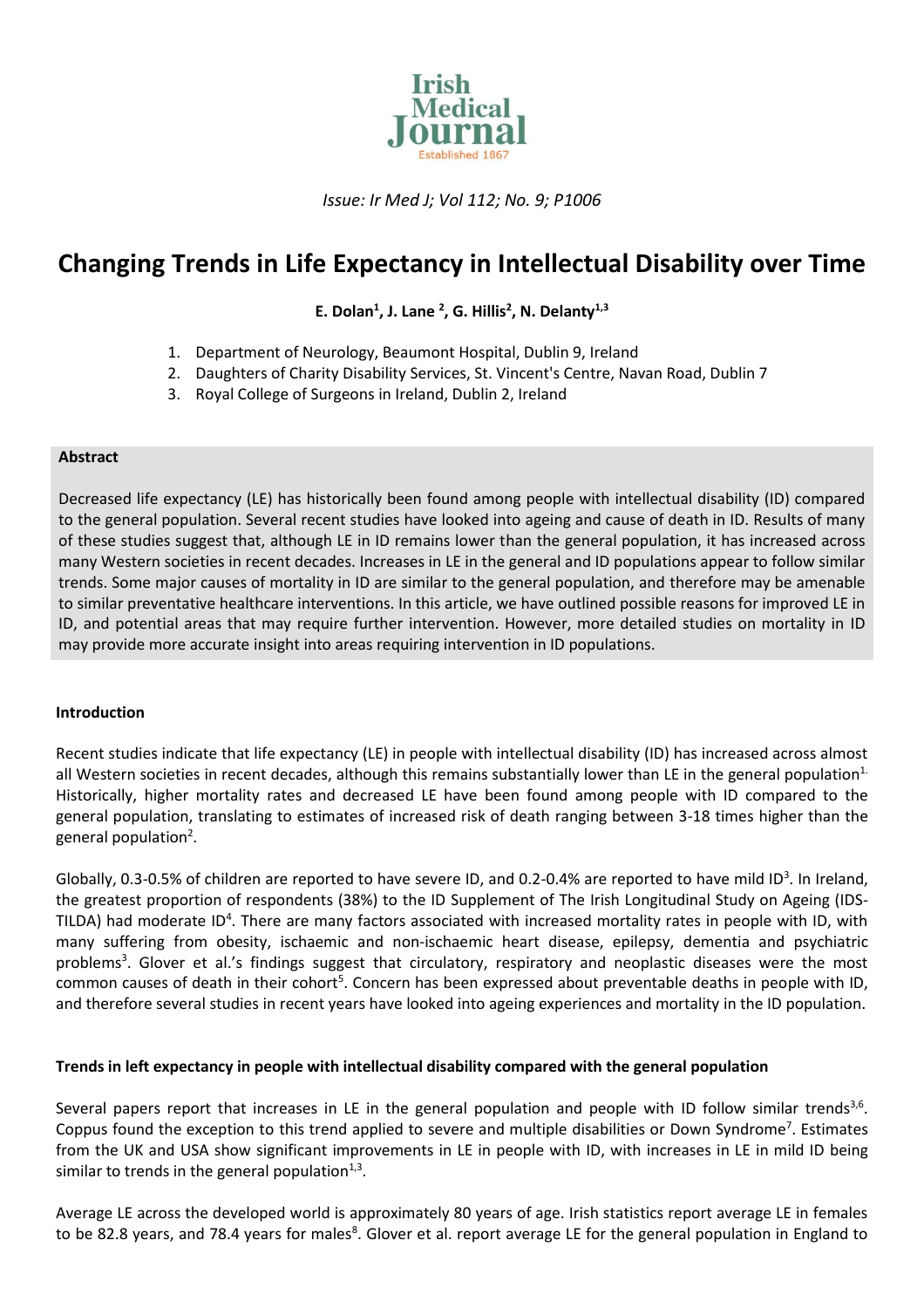be 85.3 years<sup>5</sup>. This same study reported the average LE in people with ID in England as 65.5, representing over 19 years difference in age at mortality<sup>5</sup>. Similarly, McCarron et al. reported findings that on average, the Irish ID population die approximately 19 years earlier than the general Irish population<sup>4</sup>. In comparison, in data from England and Wales, Heslop et al. found that age at death of males with ID was 65 years and 63 years in females with ID, 13 and 20 years younger than their sex-matched counterparts in the general population, respectively<sup>9</sup>. Kiani et al. also report that the average age at mortality of those with ID was up to 16 years lower than the general population in Leicestershire<sup>10</sup>. They hypothesised that modifiable poor care and service provision may contribute to this mortality gap<sup>10</sup>.

The Confidential Inquiry into Premature Deaths of People with Learning Disabilities (CIPOLD) study, 2013, found the median age at death for people with ID in the UK to be 64 years<sup>11</sup>. However, significant disparities were noted when comparing median age at death between levels of disability. The median age at death for those with profound ID was 46, severe ID was 59, moderate ID was 65 and mild ID was 67.5, indicating a step-wise decline in LE with increasing severity of ID<sup>11</sup>. Even in mild ID, this still represents a markedly lower LE than the general population, whose median age at death is 80.5. For those with ID, 22% of the population were under the age of 50 at death, compared with 9% in the general population $^{11}$ .

In a 33-year longitudinal study into trends in LE in the ID population in Sheffield, estimates of LE tended to fluctuate between 61-78% of that of the general population<sup>12</sup>. Over the 33-year period, average LE in the general population increased from 74 years to 81 years, compared to an increase from 51 years to approximately 60 years in the corresponding ID population<sup>12</sup>. Bittles et al. found that, in a cohort sample in Western Australia between 1953 and 2000, median age at death in people with ID increased from 9.6 to 44.6 years, likely indicating improvements in paediatric care, and that the 50% survival probability in the ID population was 68.6 years, compared to 75.6 years in the general population<sup>3</sup>. A summary of median LE across studies is presented in Table 1.

Encouragingly, evidence from several studies suggests that there have been positive developments in care for people with ID, with corresponding increases in LE. IDS-TILDA found that, like the general population, the largest proportion of their respondents with ID now fall within the 50-64 age bracket<sup>4</sup>. A number of studies also mentioned that trends in increasing LE of people with mild ID appears to be almost equal to that of the general population $^{1,3,7}$ .

| Decade     | Median age at death |      |      |    |    |    |    |    |      |
|------------|---------------------|------|------|----|----|----|----|----|------|
| 1930       | 9                   |      |      |    |    |    |    |    |      |
| 1950       | 12                  | 9.6  |      |    |    |    |    |    |      |
| 1960       | 18                  | 12.4 |      |    |    |    |    |    |      |
| 1970       | 30                  | 15.7 |      |    |    |    |    |    |      |
| 1980       | 35                  | 20.7 |      |    |    |    | 51 |    |      |
| 1990       | 56                  | 27.5 |      | 56 |    |    |    |    |      |
| 2000       | 60                  | 44.6 | 66.7 | 66 |    |    |    |    |      |
| 2010       |                     |      | 65.5 | 59 | 60 | 64 | 60 | 54 | 69.7 |
| References | 13                  | 3    | 5    | 4  | 10 | 11 | 12 | 14 | 15   |

**Table 1: Comparison of life expectancy trends across literature.**

# **Causes of mortality in the ID population**

Many studies have focused on mortality rates and common causes of death in people with ID. Glover et al. reported that the standardised mortality ratio (SMR) in the ID population when compared to the general population was 3.18, with life expectancy being 19.7 years lower<sup>5</sup>. These values varied between studies. Kiani et al. and Uppal et al. reported a SMR value of 2<sup>10, 6</sup>, while Hosking et al. reported the death rate in those with ID to be 5 times higher than the general population<sup>2</sup>. IDS-TILDA cited a SMR 4 times higher than the general population in Ireland<sup>4</sup>. Similar to the CIPOLD study, findings from IDS-TILDA also showed that death occurred earlier in more severe ID than in mild or moderate ID<sup>4</sup>.

Several studies referenced the tendency of people with ID towards obesity, cardiac issues, epilepsy, cancer and dementia<sup>2,5,9</sup>. Other factors also contributed to morbidity and mortality in people with ID, such as osteoporosis,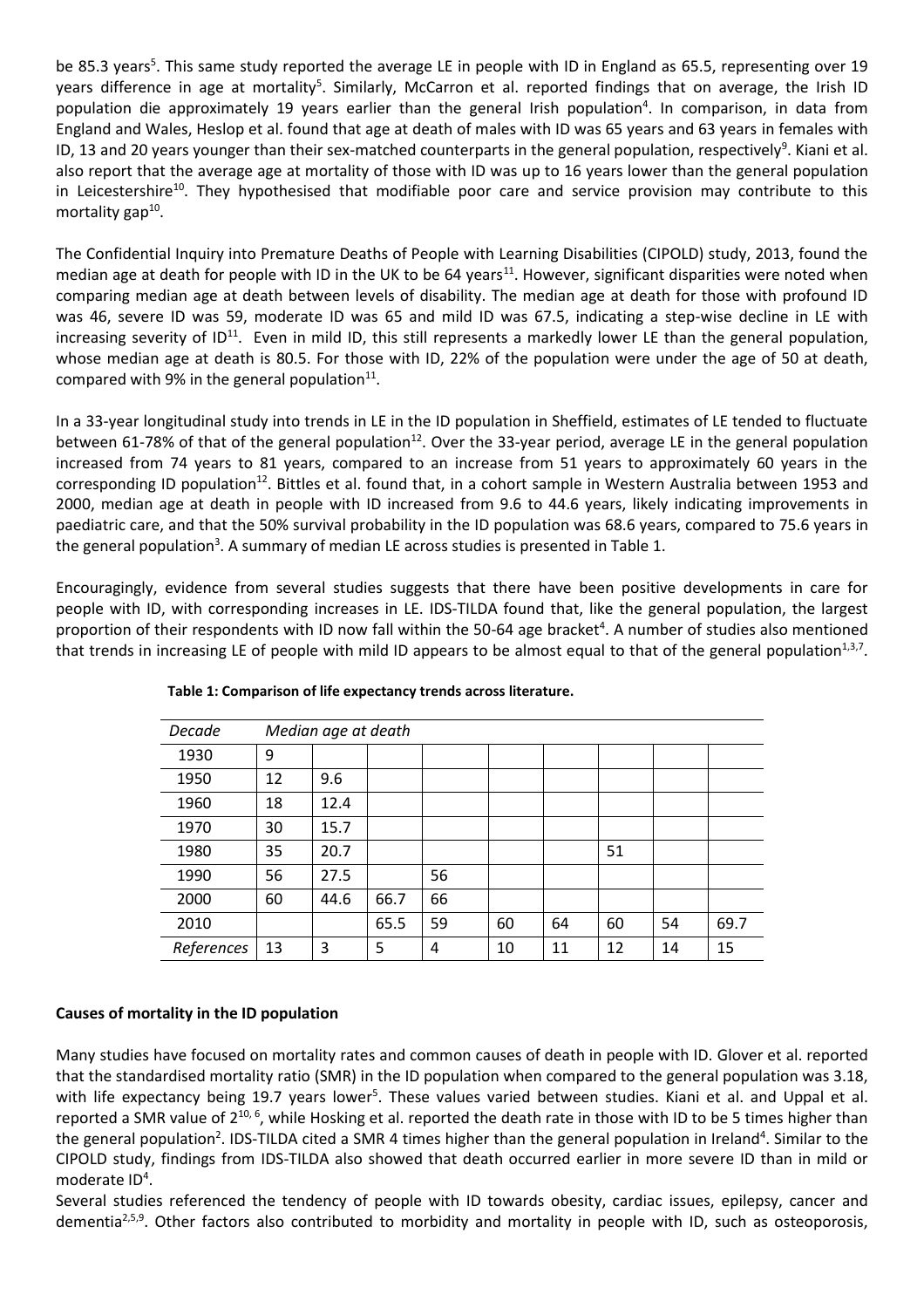arthritis, falls, urinary incontinence and constipation<sup>4</sup>. Younger adults with ID tended to have higher incidences of risk factors for cardiovascular disease than same age and older cohorts in the general population $^9$ .

The combination of ID and epilepsy was found to be a risk factor for premature death compared to those with epilepsy who do not have ID and those with ID who do not have epilepsy<sup>10</sup>. Several studies reference epilepsy as a risk factor for increased mortality and reduced LE across all levels of ID<sup>1,9</sup>. Epilepsy was identified as a risk factor for in-hospital mortality in the Down's Syndrome population following multivariate analysis<sup>6</sup>, and accounts for 3.9% more avoidable deaths in people with ID when compared to the general population<sup>2</sup>.

Kiani et al.'s study of epilepsy-related mortality in ID was significant in demonstrating the disparity in risk of premature death related to sudden unexplained death in epilepsy (SUDEP) when comparing death certificates in the ID and general populations with epilepsy, over an 18-year period in Leicestershire. Of 898 people with ID who died within this period, 244 had a diagnosis of epilepsy (27%) compared with 0.5-1% cited as the average epilepsy prevalence in the general population. Of these 244 deaths related to epilepsy in ID patients, 26 people (10.6%) were due to probable/definite SUDEP. In comparison, in the population of patients with epilepsy but without ID (607 patients), 83 deaths were related to SUDEP (13.7%). The prevalence of epilepsy in ID patients is significantly higher than in the general population, making the number of SUDEP-related deaths in the ID substantial in this cohort<sup>10</sup>. Risk factors for SUDEP are also significantly more common in ID populations, such as early epilepsy onset, structural brain abnormality, accompanying psychotropic medications, IQ <70, poor medication understanding/adherence<sup>10</sup>. Of note, Kiani et al. reported poor documentation as being a limiting factor in their study, mentioning poor detail surrounding exact circumstances on death certificates in epilepsy $^{\rm 10}.$ 

## **Discussion**

The findings of this literature review indicate that, despite improvements in LE in people with ID, there still remains a marked gap in age of mortality between the ID population and the general population, with the size of the discrepancy in LE relatively unchanged. More than one-third of these deaths are potentially amenable to healthcare intervention<sup>2</sup>. With an ageing ID population, conditions causing morbidity and mortality in ID will require development of preventative healthcare interventions specifically targeted to these populations. For example, several studies reference the tendency of the ID population towards obesity, cardiovascular and respiratory diseases<sup>2, 5, 9</sup>, suggesting there may be a requirement for lifestyle education tailored to this cohort.

One of the most striking causes of potentially preventable mortality in the ID population is SUDEP, given the higher prevalence of epilepsy in the ID population. This is another cause of mortality that could be amenable to healthcare intervention, by educating patients or their carers about medication compliance and acute seizure management out of hospital, and limiting polypharmacy with psychotropic medications in this cohort, where possible.

Several papers cited the issue of underreporting of ID in patients, both in medical records and death certificates<sup>2, 6, 10</sup>. Lack of reliable information is an important barrier to developing healthcare strategies targeting the ID population. Due to incomplete recording of ID on death certificates, studies based on death certificates alone may not be representative of mortality statistics and experiences in the ID population<sup>2</sup>. Inconsistent reporting can lead to incorrect data about morbidity and mortality in the ID population, therefore affecting research and efforts to reduce healthcare inequities in people with ID<sup>3</sup>.

## **Declaration Conflicts of Interest:**

The author has no conflicts of interest to declare.

## **Corresponding Author:**

Prof. Norman Delanty Department of Neurology Beaumont Hospital Dublin 9 Ireland Email: [normandelanty@beaumont.ie](mailto:normandelanty@beaumont.ie) **References:**